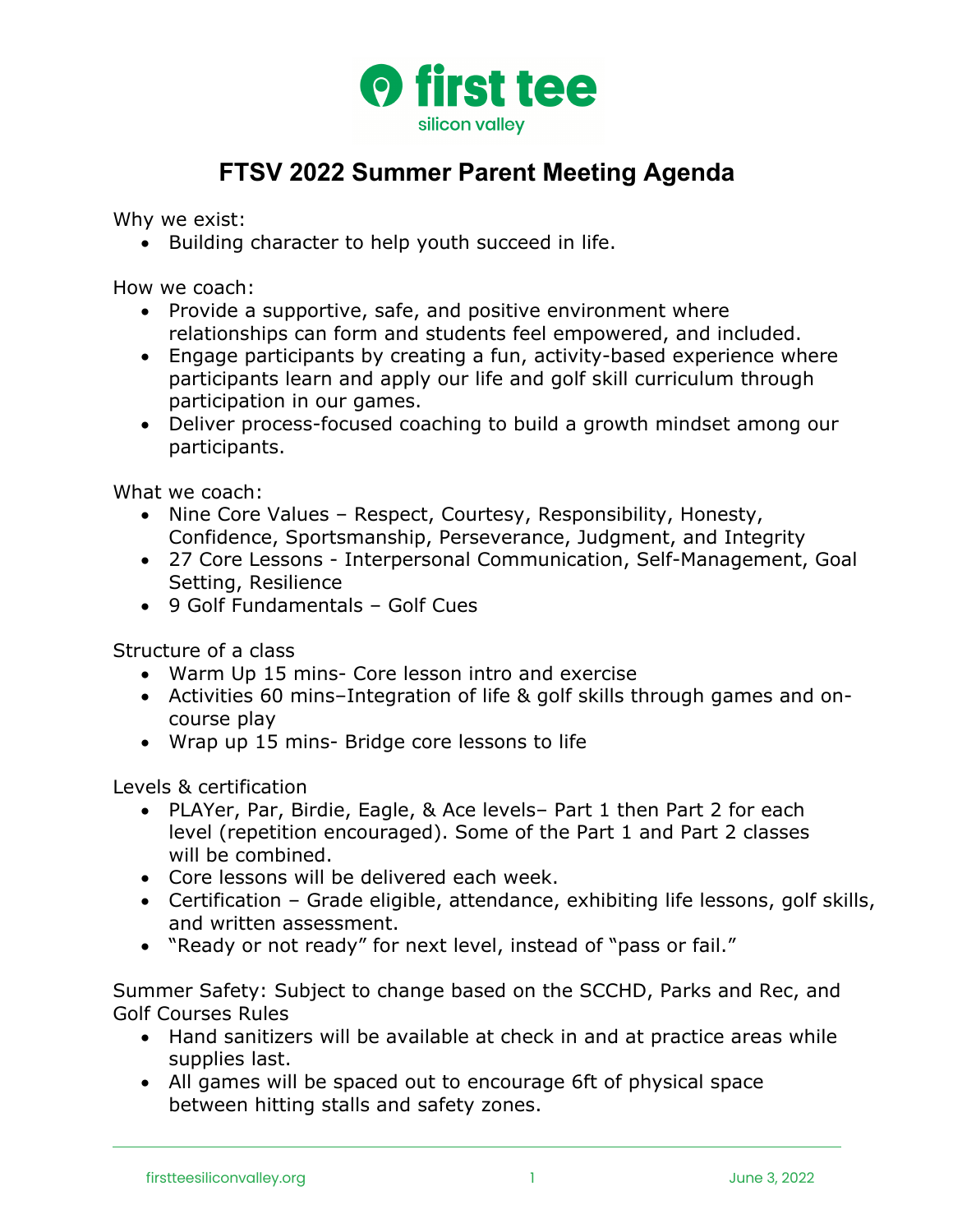

- Groups will be kept separate as best as possible after check in to avoid large groupings.
- Face coverings are not required, but highly recommended.
- Face coverings are highly recommended especially if unable to be physically distanced.
- Participants and coaches are not allowed to attend class if they show any signs of illness, or test positive for COVID-19. If you were deemed a close contact to a person positive with COVID-19, or have tested positive for COVID-19, please follow the SCCPH COVID-19 Guidelines 4- 15-2022. Anyone who appears sick during class may be removed or asked to leave class. Please refer to our COVID safety document which is updated and posted on our private page.

FTSV Policies

- Attendance no make ups, inform instructor or staff about absences one week prior.
- Punctuality arrive 10 min early.
- Late policy 1 minute after class starts, participant will be turned away.
- Attendance policy Can miss up to 2 golf course classes and still be eligible to move into the next level.
- Check in/out parents/guardians walk students to and from the check in/out table.
- Dress code pockets, athletic shoes.
- Water please bring their own water to class.
- Clubs provided in class for all levels if needed. Par level and above are encouraged to purchase clubs. We have a club leasing program for those on financial aid and clubs available for purchase for everyone else. For more information contact manny@ftsv.org
- Class held rain or shine. Class will be cancelled if AQI is over 150. For extreme weather (flooding, lightning, smoke, and extreme heat) please email weather@tftsv.org to get an update on the day's class.

Opportunities

- Discount cards (just for students!) handed out week 2 for all new participants.
- NCGA Youth on Course card (playing discounts) for more details email manny@ftsv.org
- Golf Play/Practice, Seasonal Tournaments, STEM, Girls Golf, National Opportunities